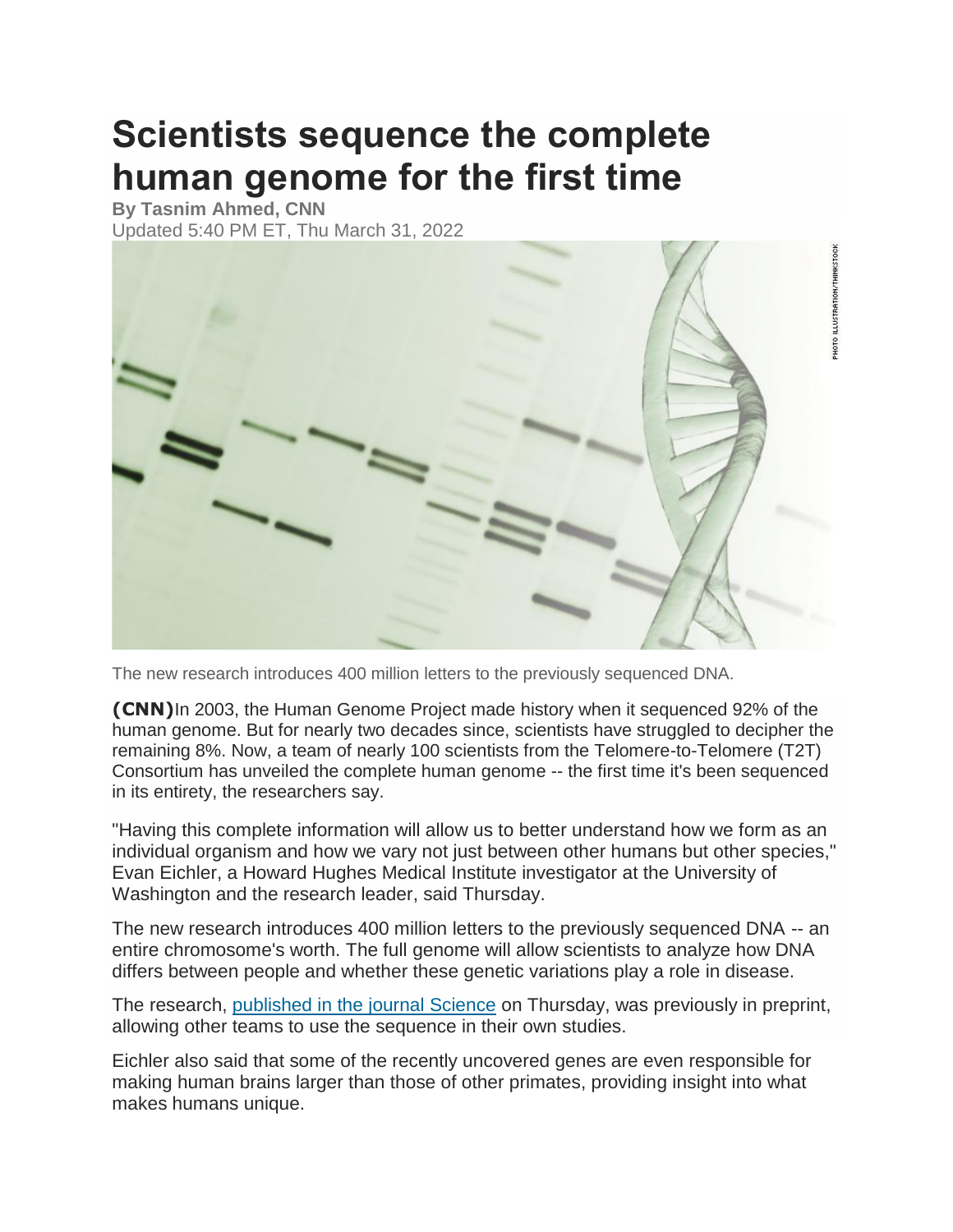This remaining 8% of the human genome had stumped scientists for years because of its complexities. For one thing, it contained DNA regions with several repetitions, which made it challenging to string the DNA together in the correct order using previous sequencing methods.

The researchers relied on two DNA sequencing technologies that emerged over the past decade to bring this project to fruition: the Oxford Nanopore DNA sequencing method, which can sequence up to 1 million DNA letters at once but with some mistakes, and the PacBio HiFi DNA sequencing method, which can read 20,000 letters with 99.9% accuracy.

Sequencing DNA is like solving a jigsaw puzzle, Eichler said. Scientists must first break the DNA into smaller parts and then use sequencing machines to piece it together in the correct order. Previous sequencing tools could sequence only small sections of DNA at once.

With a 10,000-piece puzzle, it's hard to correctly arrange small puzzle pieces when they look alike, much like it is to sequence small sections of repetitive DNA. But with a 500 piece puzzle, it's much easier to arrange larger pieces -- or, in this case, longer segments of DNA.



## [DNA reveals biggest-ever human family tree, dating back 100,000 years](https://www.cnn.com/2022/02/24/world/unified-human-genome-scli-intl-scn-gbr/index.html)

A second challenge was finding cells that contained only one genome.

Standard human cells contain two sets of DNA, a maternal copy and a paternal copy, but this team used DNA from a group of cells called a complete hydatidiform mole, which contains a duplicate of the paternal set of DNA. A complete hydatidiform mole is a rare complication of a pregnancy caused by the abnormal growth of cells that originate from the placenta. This approach simplifies the genome so that scientists need sequence only one set rather than two sets of DNA.

Because the research team used a duplicate set of DNA, the scientists were unable to sequence the Y chromosome originally. According to lead study author Adam Phillippy, the team has managed to sequence the Y chromosome using a different set of cells.

A complete set of 24 sequenced chromosomes is available on the University of Santa Cruz [genome browser.](https://genome.ucsc.edu/cgi-bin/hgGateway)